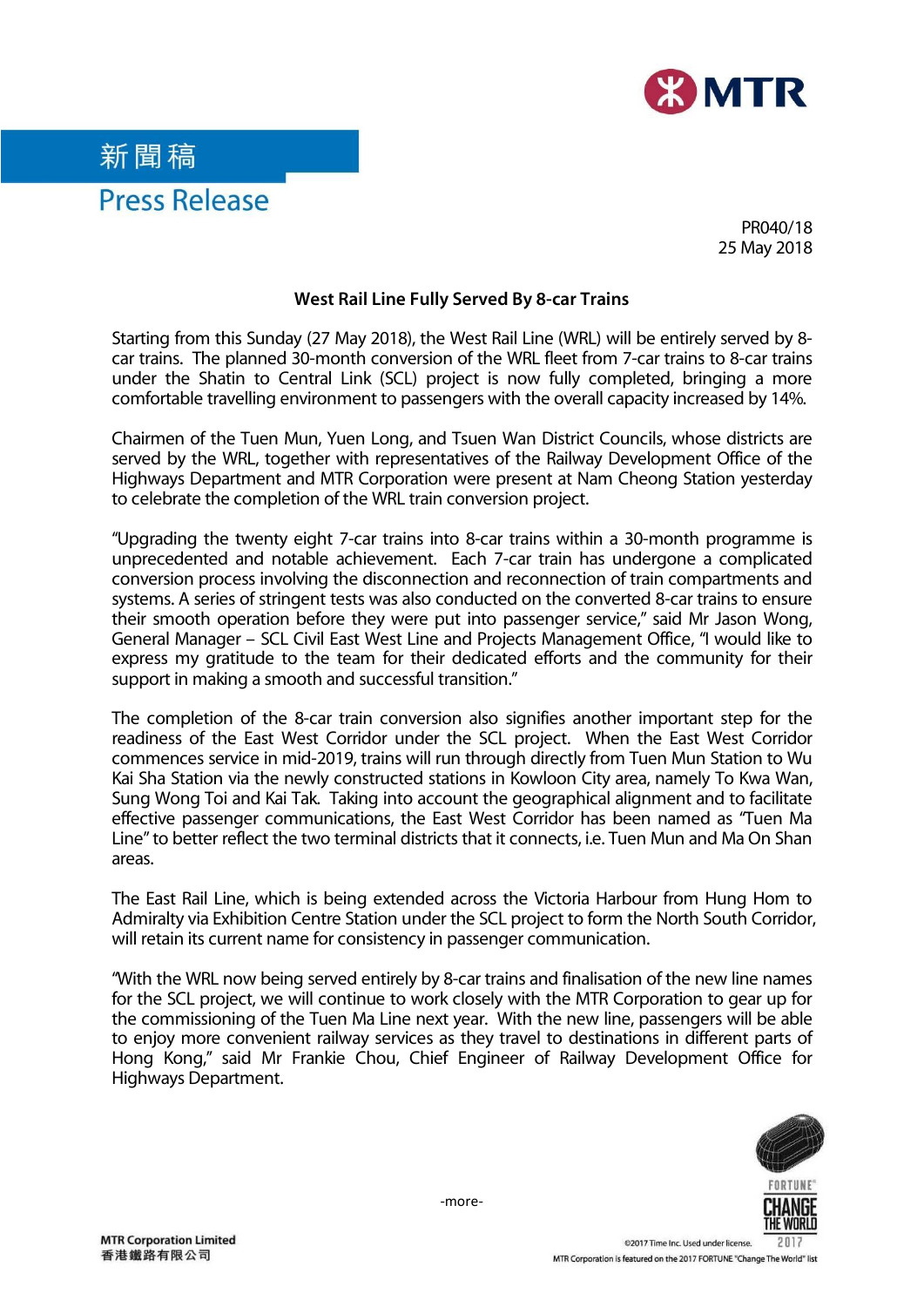Dynamic testing of 8-car trains is now in full swing along the stations and tracks of the newly constructed Tai Wai to Hung Hom Section. Works along Tuen Ma Line are progressing as planned in preparation for the commissioning of passenger service in the middle of 2019.

-End-

About MTR Corporation

MTR Corporation is regarded as one of the world's leading railway operators for safety, reliability, customer service and cost efficiency. In its home base of Hong Kong, the Corporation operates ten commuter railway lines, a Light Rail network and a high-speed Airport Express link on which about 5.8 million passenger trips are made on a normal week day. Another 6.5 million passenger trips are made on the rail services it operates outside Hong Kong in the Mainland of China, the United Kingdom, Sweden and Australia. In addition, the Corporation is involved in a range of railway construction projects as well as railway consultancy and contracting services around the world. Leveraging on its railway expertise, the Corporation is involved in the development of transit-related residential and commercial property projects, property management, shopping malls leasing and management, advertising media and telecommunication services.

For more information about MTR Corporation, please visi[t www.mtr.com.hk.](http://www.mtr.com.hk/)